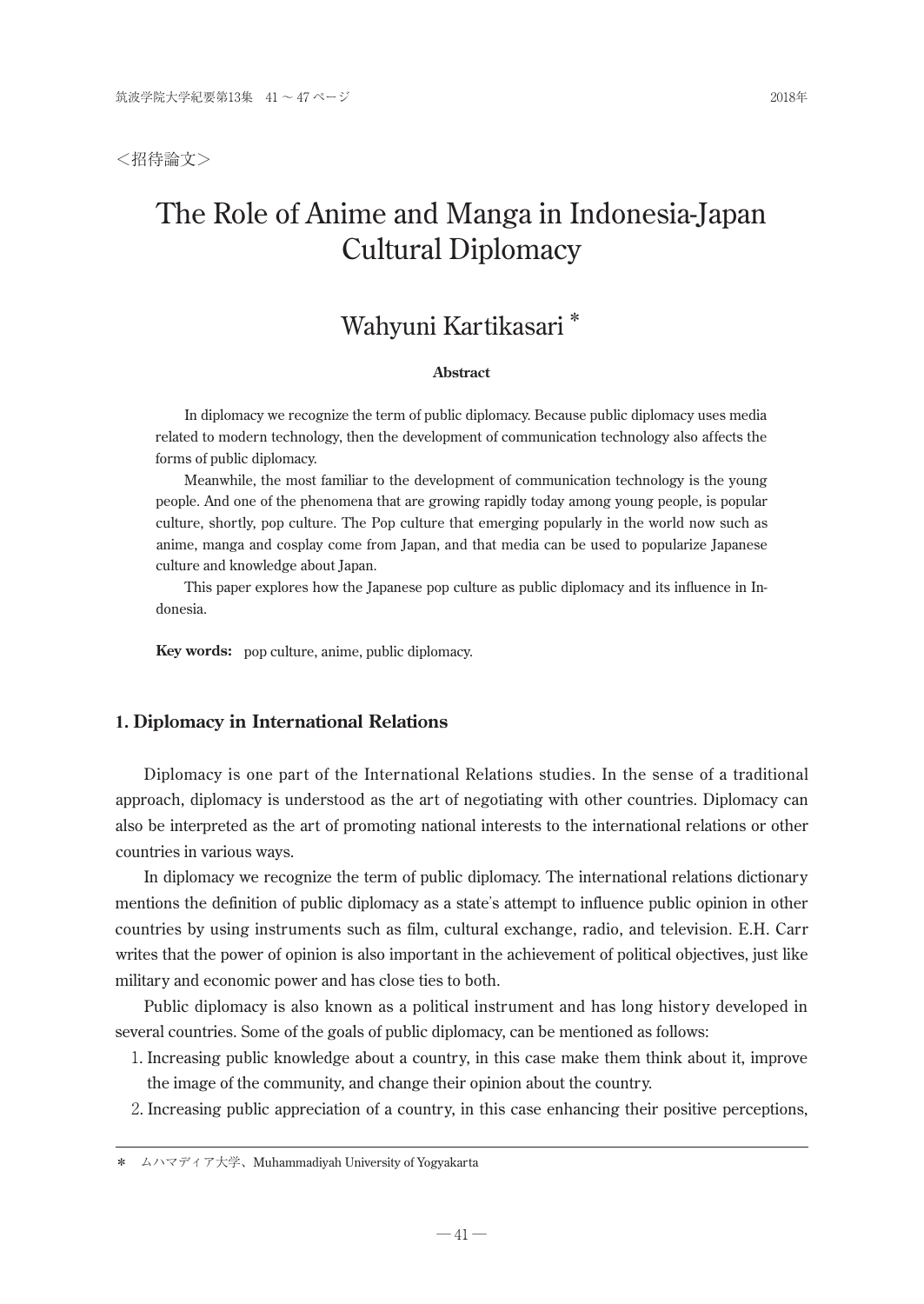likening their opinion to the country on an issue.

3. Improving relationships with a country, in this case on the scope of education, encouraging the people of other countries to come to a country for a vacation, study, encourage people to consume goods from the country and so on.

Public diplomacy is used by the state, in conjunction with state and non-state actors to understand culture, behavior and manage the relationships, influencing opinions and actions to gain interest.

Although not always labeled as public diplomacy, activities organized within this framework may be cultural promotion or student exchange. For this reason we can then understand the interrelationship of public diplomacy with cultural diplomacy. Cultural Diplomacy as part of public diplomacy, defined as a state effort to fight for its national interests through cultural dimensions, both micro and macro in accordance with the main characteristics, such as propaganda and others in the conventional sense can be regarded as not political, economic or military.

## **2. Technology Development and The Effect for Diplomacy**

The development of technology, especially information and communications technology inevitably affect the world of diplomacy as well. Countries should reassess their diplomacy. Many advantages gained by international relations from the development of information and communication technology, especially in the process of delivering the message. Harold Nicholson mentions that there is a tendency of "the decline of diplomacy" in which the growth and development of technology and communication causes the role and function of the ambassador to decline and diplomats decreased degree of work just as administrative staff or clerk in charge of recording messages and receiving telephones. From this view we understand that public roles can not be ignored. Thus, the complexity of problems and relationships between people supported by technological and communications developments make public diplomacy and cultural diplomacy more and more important and significant.

On the other hand, globalization and all its development make the internet a very common tool used in everyday society life. With internet the problem of communication is not constrained by distance and time. Therefore, public opinion will be very easy to build. Public opinion is the aim of public diplomacy as well as on cultural diplomacy. Culture diplomacy itself is interpreted as a form of diplomacy that proposes the interest of the country in the international world by using cultural media.

The relation between cultural diplomacy and public diplomacy can be seen from 2 (two) consequences, the first is public as object, that is object of country's diplomacy. The second is public as the subject, the public being the subject of participation in state or government diplomacy activities. In this case, we can connect it with multi track diplomacy. The concept of multitrack diplomacy was initiated when it saw the condition that the government would not be able to handle the complexity of diplomacy issues and especially foreign relations in various aspects. Therefore, multitrack diplomacy developed 9 (nine) tracks, namely government, non-government or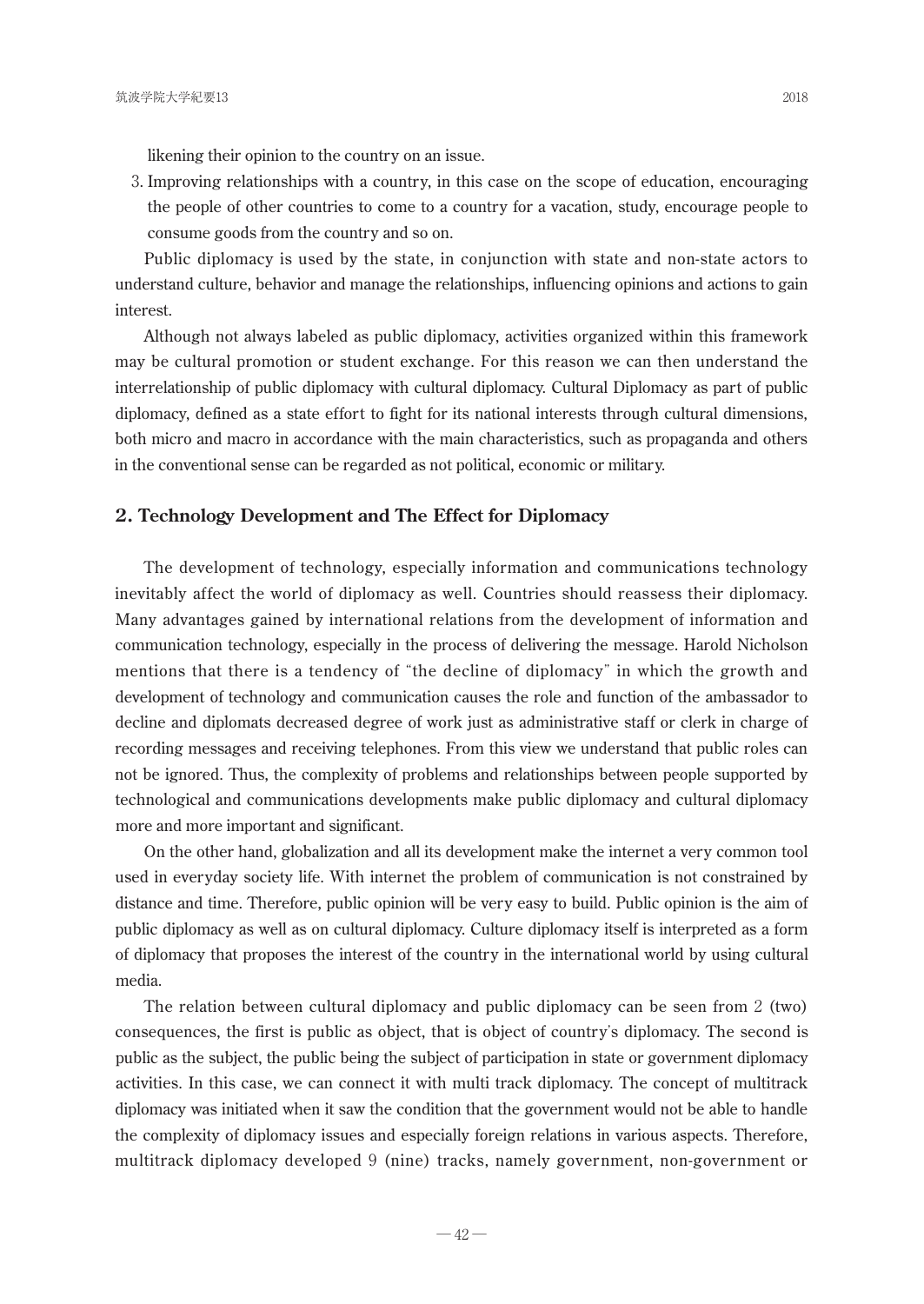professionals, bussiness, citizen, research-trainning and education, advocacy, religion, funding and media or communication. Through multitrack diplomacy, non-government parties can be involved and take a big role in foreign relations activities, especially in the peace building process. Multitrack diplomacy strengthens the role of the public in the diplomacy process because in multitrack diplomacy there are diplomacy actors other than the state, its purpose and function as well as the media used by the actors. These media use culture as the means.

Cultural diplomacy is getting easier to get media for sociolize their activities along with the increasing popularity of film, serial, popular culture, which are then also developing into fashion, comic, food and others. All this then known as pop culture. One pop culture that become popular is a Japanese pop culture, known as anime and manga.

## **3. Anime and Manga as The Phenomena of Japan Public Diplomacy and Cultural Diplomacy**

Over the past few decades, popular Japanese cultural products have been exported, traded and consumed primarily throughout East and Southeast Asia such as Taiwan, Hong Kong, Singapore, Thailand, Vietnam, Korea and Indonesia. Not just fashion magazines in Hong Kong originating from Japan, but Japanese comic books are translated into languages such as South Korea, Thailand, Indonesia and Taiwan also. Japanese anime characters such as Doraemon, Hello Kitty, Ampan Man, Pokemon, Astro Boy, Sailor Moon, One Piece and others can be found in markets in major Asian cities in the form of toys, school and office equipment as well as animated movies that have been translated into the local language.

Pokemon, the animation movie, successfully broadcast in 65 countries and translated into 30 languages. The success of this Pokemon then makes this anime as the main cover of TIME magazine. Doraemon also became one of the anime that has a big influence. Recognizing this, Japanese Foreign Minister Masahiko Koumura in March 2008 named Doraemon as an anime ambassador through the International Anime Award. The recommendation to Doraemon is the result of the decision of the Committee of Pop-Culture Experts and the Japanese Cartoon Association who collaborate also with the Ministry of Foreign Affairs and the Ministry of Culture of Japan. Doraemon is a successful example of a creative global industry. With Doraemon crowned as anime ambassador, Komura says his hope that the world community can know the positive side of Japan through the Japanese anime. Doraemon can go around the world and promote and introduce Japan to the world. It is also hoped that the presence of Doraemon raises the attractiveness of foreign society towards Japan about its culture, tradition, music and technology. All this then formed a fans community that also spread in Asia and America.

Japan used the popular culture as a means of diplomacy with the seriousness of its government focused pop culture in one part in Diplomatic Bluebook 2004 under the name of the program "Cool Japan". Even the monthly magazine of diplomacy published by the Japanese Ministry of Foreign Affairs, Gaiko Foramu (Diplomatic Forum) has a special section for articles on pop culture as a diplomacy tool in several diplomatic issues.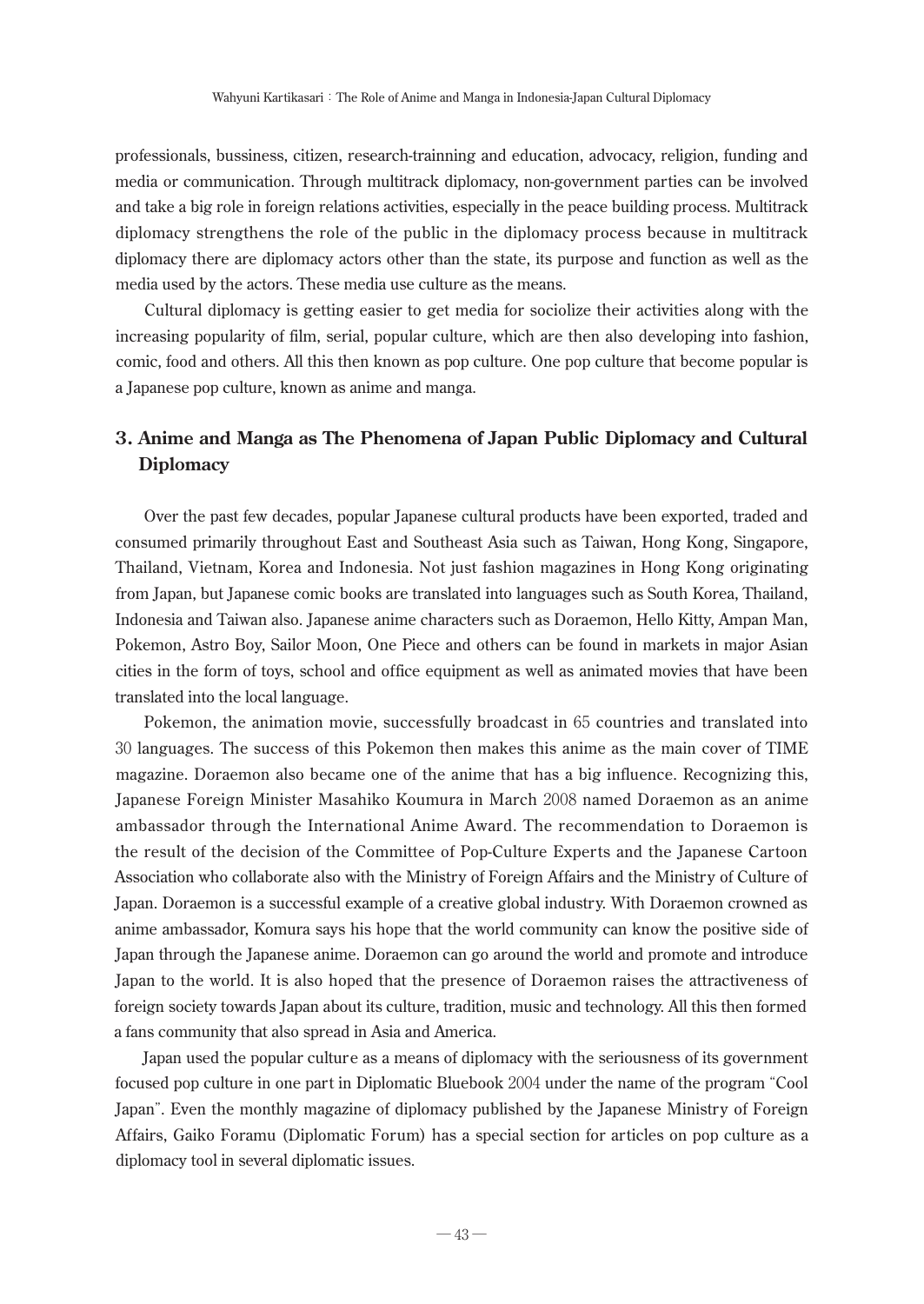To improve Japanese figures abroad, Japan's foreign ministry, Ministry of Foreign Affairs (MOFA) took the policy by organizing several programs to attract people in other countries. The purpose of these programs is to enhance the image, enhance mutual trust and respect for the Japanese government and Japanese society. MOFA executes several programs such as the use of Japanese pop culture to attract publications and use traditional culture, sports and also enhance the promotion of learning Japanese. And to increase the effectiveness and efficiency of pop culture usage, the Ministry of Japan is cooperating with Japan Foundation that have been spreaded over in several countries. One of the duties of the Japan Foundation itself is to bridge the publication of Japanese culture with the various countries, It has been located.

Another idea gained from the phenomenon of anime and manga development is the implementation of the World Cosplay Summit since 2003 and the International Manga Award by the Japanese government. Cosplay, an acronym for Costume Play in Japanese called Kospure, is a fashion show and costume of anime and manga characters, as well as other superheroes. Since the World Costume Summit is in line with the Japanese Ministry of Foreign Affairs policy to increase the understanding and interest of the international community towards Japan, since 2006 the government has participated as a sponsor. In 2012, the International Manga Award provided an opportunity for the winners to visit Iwate, one of the areas affected by the earthquake. This visit gives the participants a chance to get to know Japan further.

Another phenomenon that can be shown from Japanese pop culture is the image of J-pop through the presence of AKB48 group that has been mentioned to beat the album sales of Lady Gaga and Justin Bieber with total domestic sales in Japan worth 200 billion US dollars. The Japanese government sees AKB48's potential as one of the public diplomacy agents and elects it as a goodwill ambassadors to China to help ease tensions between the two countries. AKB48 also helped the Japanese government program in raising funds for Tohoku earthquake victims through the "Dareka no Tame ni" project and the sale of the single album "Kaze Wa Fuiteru" as a program to invite investors to buy bonds and ease the burden of Japanese debt.

From the above examples, we can analyze that pop culture can play an important role in Japanese international relations. There are three dimensions to this, namely economic, social and political messages. First, the economic message. Pop culture is considered an economic product. Pop culture is spread all over the world as an economic product, so the first gain is profit economically. Some people explain pop culture from an economic approach, such as the opinion that pop culture can be used to invite foreigners to come to Japan as tourists who can advance the tourism industry. The important value here is the value of hardwork and creativity to create new products for economic purposes.

The second role is social and cultural role. Pop culture not only provides something interesting, but also provides an opportunity to explain about Japanese culture to people abroad. Through this means, it is also explained about the common values of society, such as peace, brotherhood and friendship. In this context, Japanese pop culture has two meanings, one that is charming for economic gain and also attractive in the sense of an opportunity to welcome and accept other cultures. This pop culture provides an opportunity to cooperate, collaborate with other cultures. It is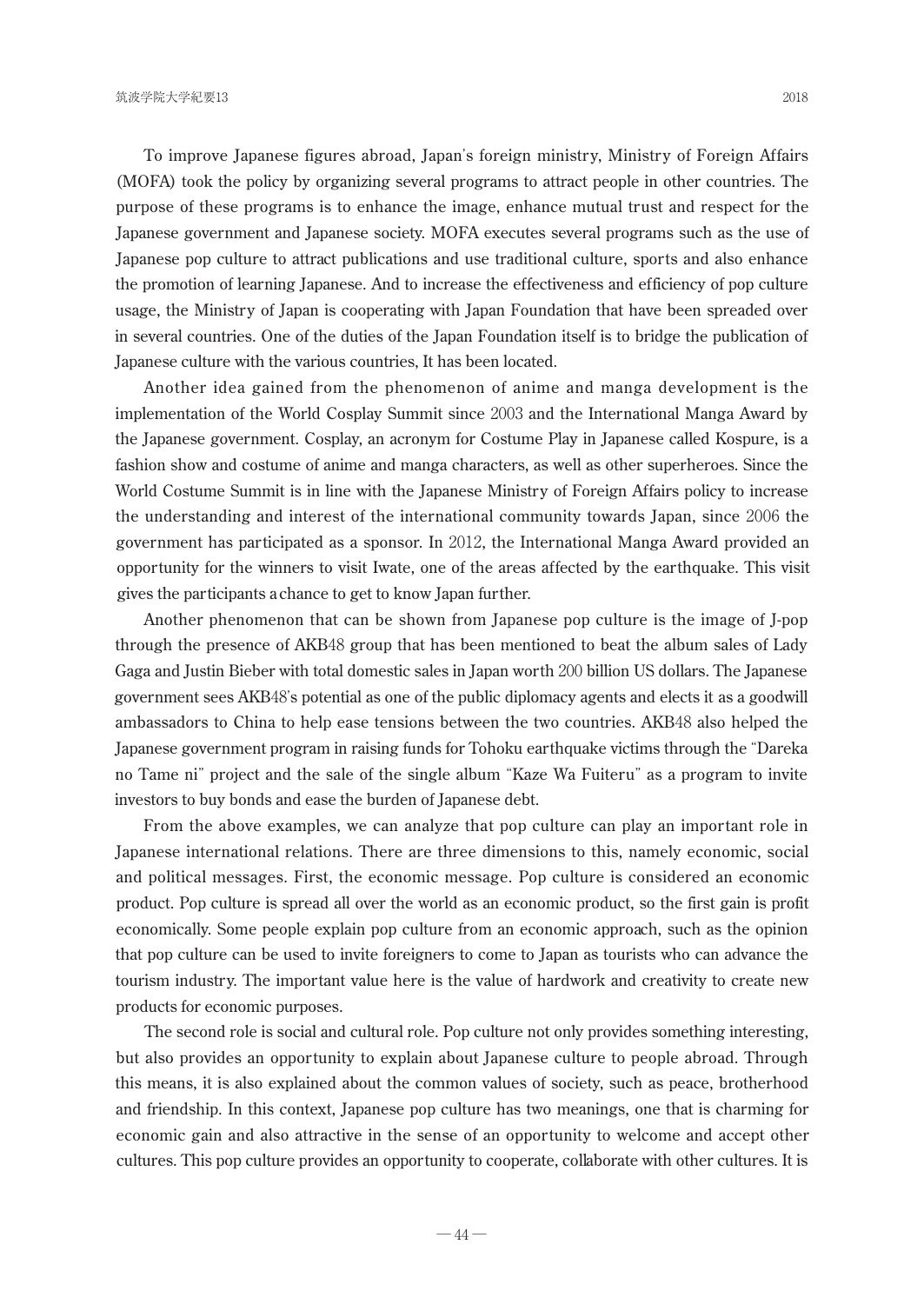also hoped that there will be mutual understanding and mutual understanding among the countries involved.

The third role, is the political role. Pop culture is a culture-shaped media, where this culture is used as an element of cultural diplomacy belonging to soft power. Through soft power, all state interests are propose to the international world without coercion and violence. Understanding of the character and condition of Japan through the cultural dimension is necessary for the ease of establishing cooperation between countries in the world with Japan and enhancing the image of Japan.

## **4. Anime and Manga Development in Indonesia**

Japan is one country that is quite consistent to have cultural diplomacy with Indonesia. After going through various dynamics up and down in the number of decades, good relations between the two countries began when Japan began to implement cooperation in the cultural sector with a policy known as the Doctrine of Fukuda. Fukuda's doctrine was able to restore the confidence of the countries in southeast Asia against Japan after the Malari incident in Indonesia that caused a bad image of Japan.

As the world experience with the Japanese pop culture, In Indonesia, the influence of these Japanese pop culture is also felt. The Indonesian public then became familiar with films, fashion, comics, food and others from Japan and Japanese nuances. Anime and manga figures such as Doraemon, Hello Kitty, One Piece and others are also familiar in the ears of Indonesian society especially among young people.

As the Japanese government aims to crown Doraemon as an anime ambassador, in Indonesia Doraemon is also expected to help boost the positive image of Japan as well as diminish the view of the negative J-pop culture.

Not only in Sanghai through SNH48 and Taipei with TPE48, Akimoto Yasushi, the main producer of AKB48 spread the AKB48 fame by establishing JKT48 in Jakarta. In 2013, as a supporter of the creative economy program, the Ministry of Education and Creative Economy of Indonesia and Ministry of Education, Culture, Sports, and Science and Technology (MEXT) of Japan held a partnership to develop the potential of AKB48 and JKT48 in various aspects.

The Japanese Culture Festival is also as an interesting attraction in Indonesia. As an annual event, Japan Foundation held JakJapan Matsuri which utilizes pop culture as an attraction and means of cultural diplomacy of Japan. Matsuri itself has a meaning as a festival or celebration in Japan. In the Kyushu area, the Matsuri that takes place in the fall is called kunchi. While various matsuri held throughout the year in various places in Japan. Most of the Matsuri organizers are Shinto shrines or Buddhist temples. In JakJapan Matsuri festival is displayed various Japanese cultural arts such as Bon Odori popular Japanese folk dance that has been 600tahun, yukata fashion, art, music group and famous Japanese singer and Japanese culinary.

In addition to the official institution, other Japanese festivals are also held by private parties and the public at precise exhibitions in Indonesia. Festivals can include trade shows of Japanese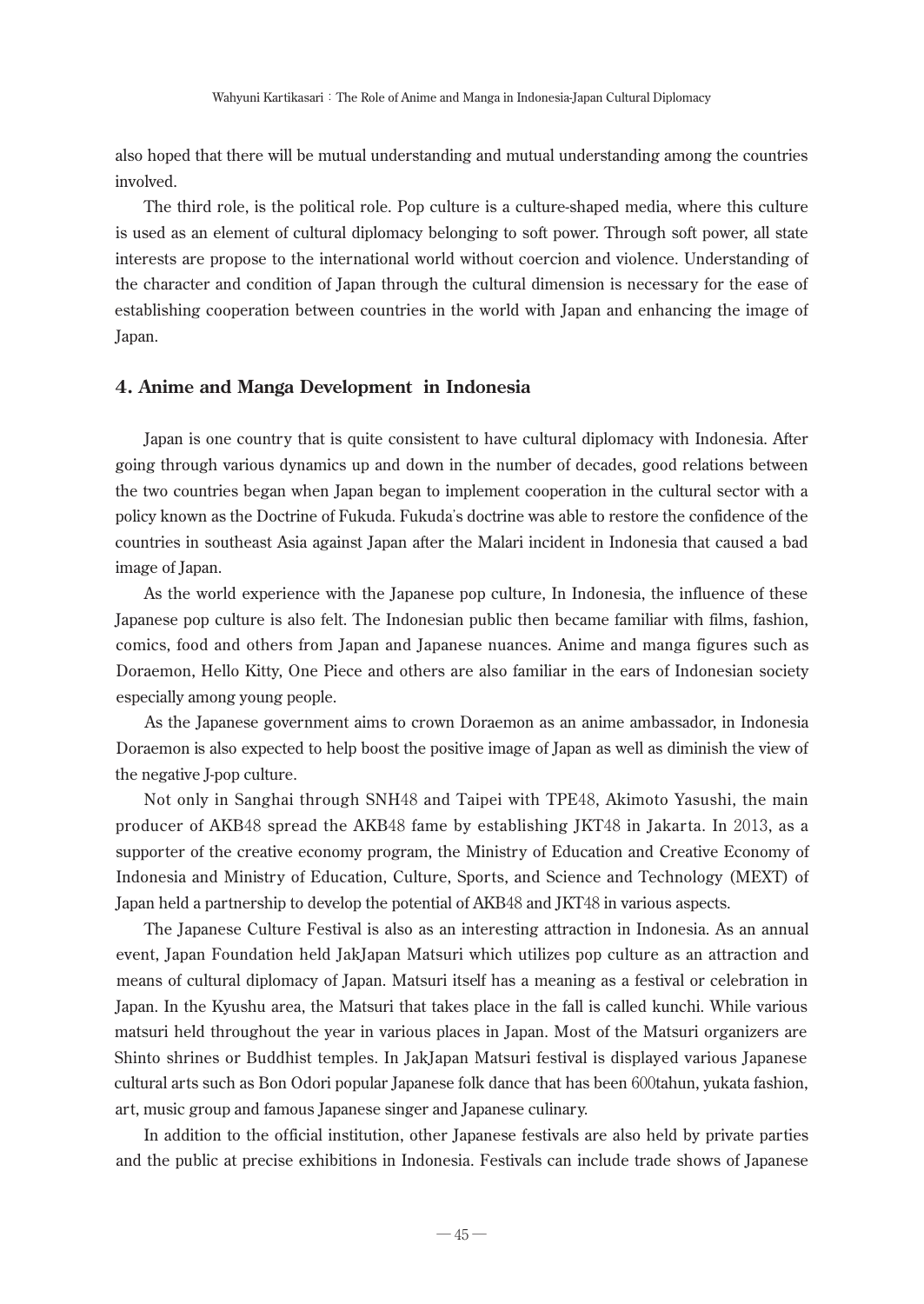products and pop culture, as well as festivals of hobbies and communities such as Cosplay and others. Some of them are Japan Expo, Japan Wave Expo, Japan Festival, Anime Festival Asia Indonesia, Anime Japan 2016, Anime Festival Asia 2016, Popcon, Art and Culinary Japan, Cosplay Show and Competiton, Japan Korea Jako Fest and others.

From the description above then we can see, that the way Indonesian young people know Japan through pop culture, a very familiar means in their environment. We can see that Japanese things are popular in Indonesia. In addition to anime, manga, fashion and lifestyle, restaurants such as Hakone Ramen, Marugami Udon, Sushi Tei, Pepper Lunch and others offering Japanese food have begun popular in Indonesian food centers. It is easy to find Japan nuance everywhere in Indonesia.

## **5. Conclusion**

Diplomacy as a study of International Relations has many models. Among them are cultural diplomacy as part of public diplomacy. Like public diplomacy, cultural diplomacy is an international relations technique that relies on soft power. One of the essence of diplomacy is the process of getting to know each other and understand the character, characteristics and customs of each country.

In the old era, the way to know a country can be through historical literature, the knowledge gained from lessons about the countries in school and story from the parents. In modern times with the development of advanced means of communication can facilitate the process of getting to know each other, the young people of the world know other countries through the internet and other means of communication. Young people are deeply involved with the development of communication technology. Media such as movies, social media, facebook, instagram, twitter, youtube and others are can be a medium of introduction or know each other.

Now, young people of the world and Indonesia in particular can know Japan further through the means they like and know well pop culture such as anime, manga, cosplay, harajuku style and others. So through anime and manga, japan can introduce itself to the international world and in Indonesia in particular.

## **References**

### **Books and Journals**

- [1] Barston, R.P, Modern Diplomacy, Longman, N.Y., 1997
- [2] Berridge, G.R, Diplomacy, Theory and Practice, 2rd edition, London, Palgrave, 2002
- [3] Diamond, Louise and JohnMc. Donald, Multitrack Diplomacy: A System Approach to Peace, 3<sup>rd</sup> ed. New York: Kumarian Press, 1996
- [4] Djelantik, Sukawarsini, Diplomasi Antara Teori dan praktek, Yogyakarta, Gaha Ilmu, 2008
- [5] Effendi, Tonny Dian, "Diplomasi Publik Jepang' Ghalia Indonesia,.2011
- [6] Fulton, Barry, Reinventing Diplomacy in the Information Age, Washington DC, CSIS, 1998
- [7] Nicolson, Harold, "Diplomacy Then and Now", Forreign Affairs, 1961
- [8] Olson, William C, and Fred A Sondermann, The Theory and Practice of International Relations, 2<sup>nd</sup> edition,